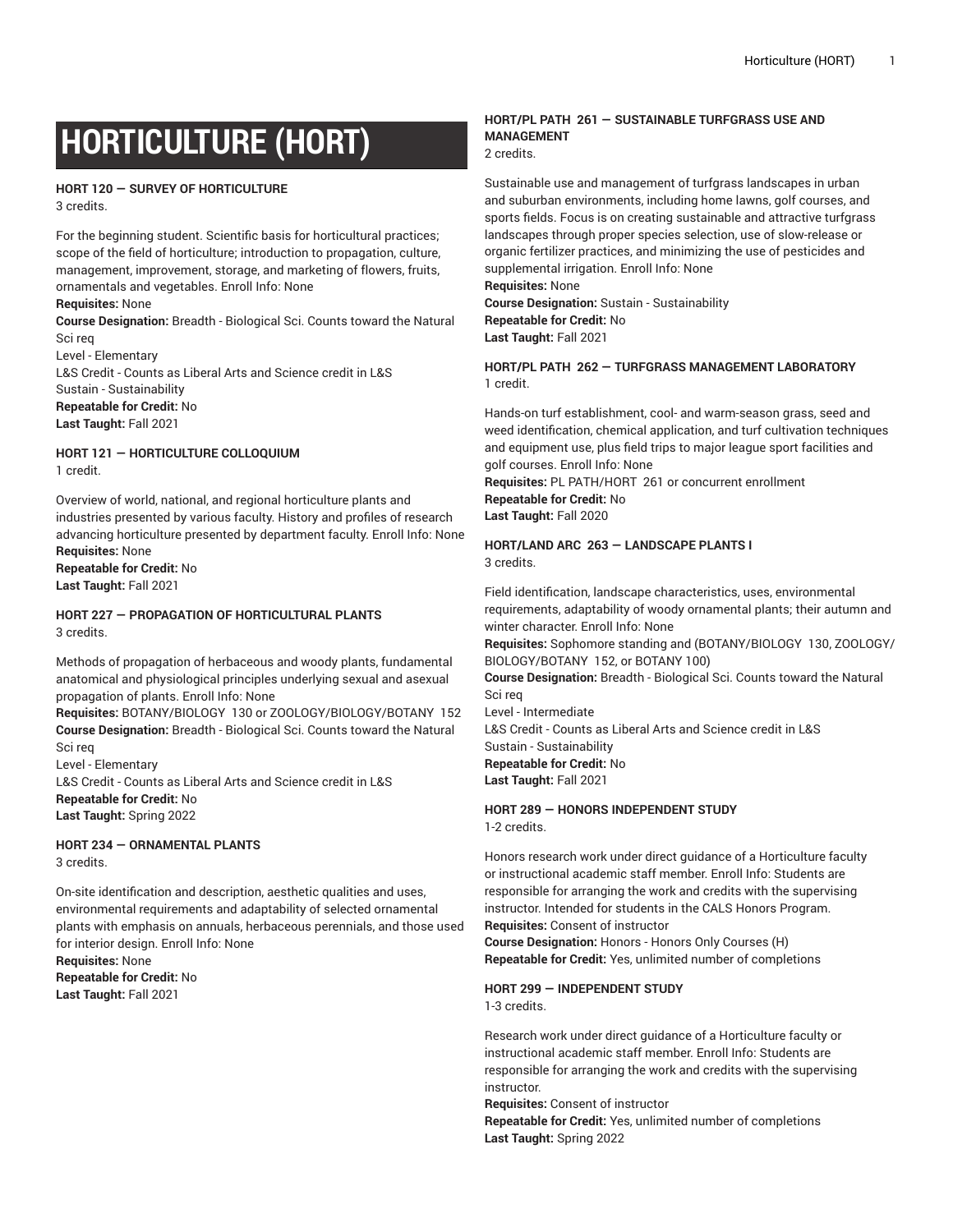# **HORT/HIST SCI 301 — (HORTI)CULTURAL ROOTS: HUMAN HISTORIES OF PLANTS AND SCIENCE**

4 credits.

Dig into the history of plant sciences to understand why plants and humans have the relationships they do today. Focus on the experiences of Indigenous Americans and People of Color to understand the roots of inequities in horticulture, agriculture, and other plant sciences. Practice skills as a translator of science and history through engagement with scientific publications, library resources, and archival materials. Define important societal questions, collect and analyze evidence, present original conclusions, and contribute to ongoing discussions about the relationship of people and plants. Includes intensive writing and oral presentations. Enroll Info: None

**Requisites:** Satisfied Communications A requirement **Course Designation:** Gen Ed - Communication Part B

Breadth - Humanities

Level - Intermediate

L&S Credit - Counts as Liberal Arts and Science credit in L&S **Repeatable for Credit:** No

# **HORT/F&W ECOL/LAND ARC/PL PATH 309 — DISEASES OF TREES AND SHRUBS**

3 credits.

Fundamental disease concepts, pathogens and causal agents, diagnosis, and biologically rational principles and practices for management of diseases of trees and shrubs. Enroll Info: Includes field trips **Requisites:** (ZOOLOGY/BIOLOGY/BOTANY 152, BOTANY/BIOLOGY 130, or BIOCORE 381) or graduate/professional standing

**Course Designation:** Breadth - Biological Sci. Counts toward the Natural Sci req

Level - Intermediate

L&S Credit - Counts as Liberal Arts and Science credit in L&S Grad 50% - Counts toward 50% graduate coursework requirement **Repeatable for Credit:** No **Last Taught:** Fall 2018

#### **HORT 320 — ENVIRONMENT OF HORTICULTURAL PLANTS** 3 credits.

Fluctuations and regulations of temperature, light, water, carbon dioxide and pollutants in natural and controlled environments. Effects upon plant growth and development. Adaptive mechanisms. Significance of air ions, electromagnetic fields and other geophysical factors. Enroll Info: None **Requisites:** BOTANY/BIOLOGY 130, ZOOLOGY/BIOLOGY/BOTANY 152, AGRONOMY 100, or HORT 120

**Course Designation:** Breadth - Biological Sci. Counts toward the Natural Sci req

Level - Elementary L&S Credit - Counts as Liberal Arts and Science credit in L&S **Repeatable for Credit:** No **Last Taught:** Fall 2021

## **HORT/AGRONOMY/SOIL SCI 326 — PLANT NUTRITION MANAGEMENT** 3 credits.

Functions, requirements and uptake of essential plant nutrients; chemical and microbial processes affecting nutrient availability; diagnosis of plant and soil nutrient status; fertilizers and efficient fertilizer use in different tillage systems. Enroll Info: None

**Requisites:** (CHEM 103, 109, or 115 and SOIL SCI/ENVIR ST/GEOG 230) or SOIL SCI 301, or graduate/professional standing

**Course Designation:** Breadth - Physical Sci. Counts toward the Natural Sci req

Level - Intermediate

L&S Credit - Counts as Liberal Arts and Science credit in L&S Grad 50% - Counts toward 50% graduate coursework requirement Sustain - Sustainability **Repeatable for Credit:** No **Last Taught:** Spring 2022

#### **HORT 330 — WINES AND VINES OF THE WORLD** 2 credits.

An introduction to grape production and wine culture targeting students interested in learning the science of growing grapes, winemaking, and wine appreciation. Topics include cultural history and geography of the world's grape-producing regions, principles of plant anatomy and physiology, biochemistry of wine production, wine producing regions of the world and wine styles, and sensory evaluation of wines. Includes a wine tasting discussion to explore the sensory attributes of the wines and production practices specific to the wine production regions to be covered. Students must be 21 years old by the beginning of class. Enroll Info: None

**Requisites:** Consent of instructor **Course Designation:** Level - Elementary L&S Credit - Counts as Liberal Arts and Science credit in L&S **Repeatable for Credit:** No

#### **HORT/SOIL SCI 332 — TURFGRASS NUTRIENT AND WATER MANAGEMENT** 3 credits.

Nutrient requirements of turfgrasses; nature of turfgrass response to fertilization; soil and tissue testing methodology and interpretation; irrigation scheduling; irrigation water quality; use of irrigation and fertilizer to minimize environmental impact; writing effective nutrient management plans. Enroll Info: None

**Requisites:** SOIL SCI/AGRONOMY/HORT 326 or graduate/professional standing

**Course Designation:** Grad 50% - Counts toward 50% graduate coursework requirement

Sustain - Sustainability **Repeatable for Credit:** No **Last Taught:** Fall 2018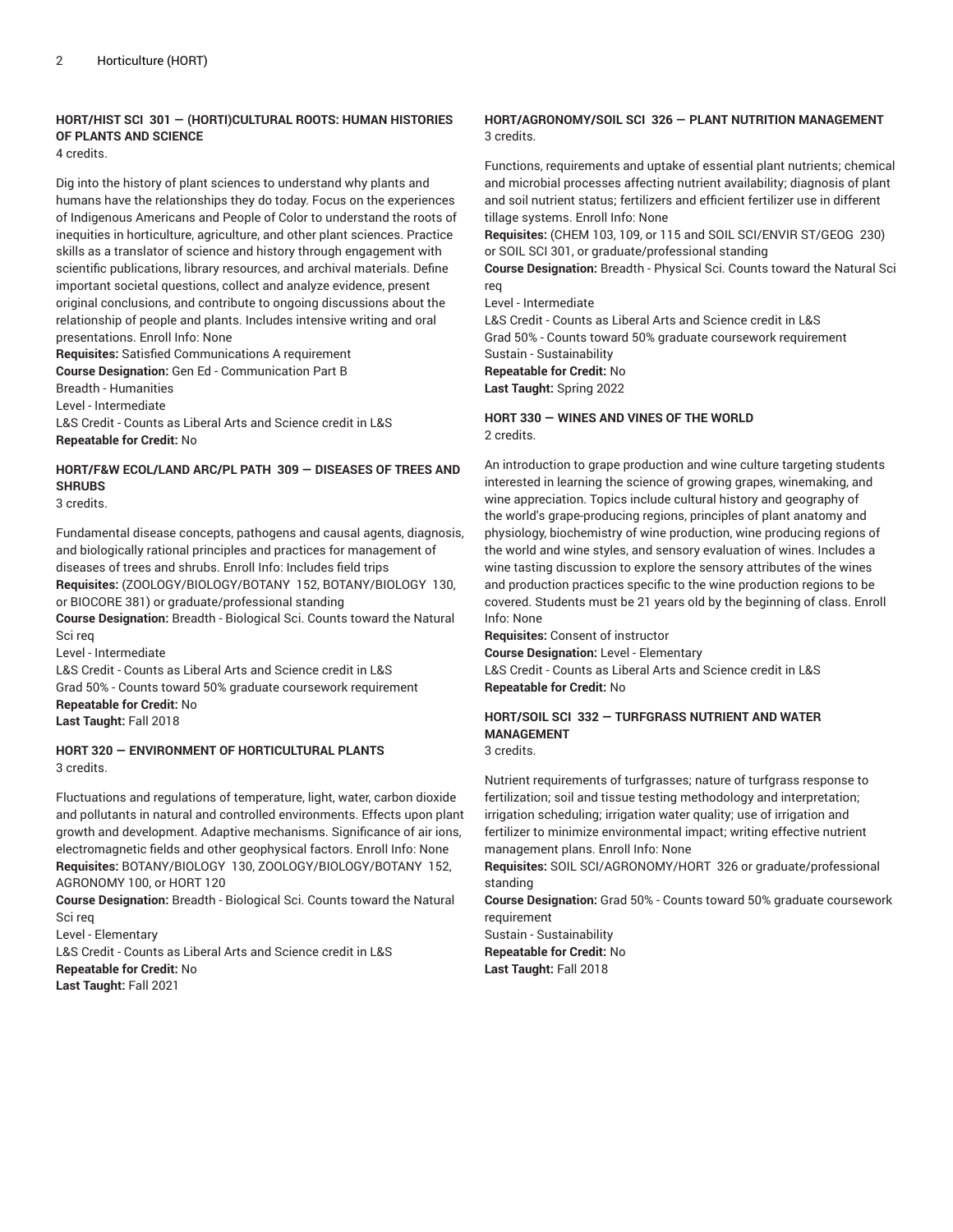### **HORT 333 — SURVEY OF CONTROLLED ENVIRONMENT FOOD PRODUCTION**

# 2 credits.

Introduction and broad overview of indoor cultivation of food crops and hands-on experience in controlled environment food production including organic systems. Enroll Info: None

#### **Requisites:** None

**Course Designation:** Level - Elementary

L&S Credit - Counts as Liberal Arts and Science credit in L&S Sustain - Sustainability

**Repeatable for Credit:** No

# **HORT 334 — GREENHOUSE CULTIVATION**

2 credits.

Principles of selection, production, handling, use of fruits, vegetables, flowers, and foliage plants grown indoors. Enroll Info: One-day field trip required.

**Requisites:** BOTANY/BIOLOGY 130, ZOOLOGY/BIOLOGY/BOTANY 152, AGRONOMY 100, or HORT 120 **Repeatable for Credit:** No **Last Taught:** Spring 2022

#### **HORT 335 — GREENHOUSE CULTIVATION LAB** 1 credit.

Provide students with hands-on experience in and understanding of greenhouse cultivation. Enroll Info: The optional lab component of HORT 334 Greenhouse Cultivation. **Requisites:** HORT 334 or concurrent registration

**Repeatable for Credit:** No **Last Taught:** Spring 2022

#### **HORT/AGRONOMY 338 — PLANT BREEDING AND BIOTECHNOLOGY** 3 credits.

Principles of transferring plant genes by sexual, somatic, and molecular methods and the application of gene transfer in plant breeding and genetic engineering to improve crop plants. Enroll Info: None **Requisites:** (BOTANY/BIOLOGY 130, GENETICS 466, 467, or BIOCORE 381) or graduate/professional standing

**Course Designation:** Breadth - Biological Sci. Counts toward the Natural Sci req

Level - Intermediate

L&S Credit - Counts as Liberal Arts and Science credit in L&S Grad 50% - Counts toward 50% graduate coursework requirement Sustain - Sustainability **Repeatable for Credit:** No **Last Taught:** Spring 2022

# **HORT/AGRONOMY/BOTANY 339 — PLANT BIOTECHNOLOGY: PRINCIPLES AND TECHNIQUES I**

4 credits.

Theoretical and practical training in plant biotechnology including molecular biology, protein biochemistry and basic bioinformatic techniques used in fundamental and applied research on plants. Valuable hands-on training to those interested in careers in biotechnology. Enroll Info: None

**Requisites:** (ZOOLOGY/BIOLOGY/BOTANY 152 or ZOOLOGY/ BIOLOGY 102) and (CHEM 104, 109, or 116) or graduate/professional standing

**Course Designation:** Level - Intermediate

L&S Credit - Counts as Liberal Arts and Science credit in L&S Grad 50% - Counts toward 50% graduate coursework requirement **Repeatable for Credit:** No **Last Taught:** Fall 2017

# **HORT/AGRONOMY/BOTANY 340 — PLANT CELL CULTURE AND GENETIC ENGINEERING**

3 credits.

Presents an overview of the techniques, biology and underlying theory of plant tissue culture, genetic engineering and genome editing. Overviews of research and commercial applications, and issues/challenges in the area of plant biotechnology are also covered. Enroll Info: None **Requisites:** (BOTANY/BIOLOGY 130, ZOOLOGY/BIOLOGY/BOTANY 152, ZOOLOGY/BIOLOGY 102, or BIOCORE 381) and (CHEM 104, 109, or 116), or graduate/professional standing

**Course Designation:** Level - Intermediate

L&S Credit - Counts as Liberal Arts and Science credit in L&S Grad 50% - Counts toward 50% graduate coursework requirement **Repeatable for Credit:** No

**Last Taught:** Fall 2021

# **HORT 345 — FRUIT CROP PRODUCTION**

3 credits.

Survey of fruit production, emphasizing commercial production of temperate fruits. Fruit origin, history, classification, physiology, genetics, harvest and post-harvest handling. Enroll Info: None **Requisites:** BOTANY/BIOLOGY 130 or ZOOLOGY/BIOLOGY/BOTANY 152 **Course Designation:** Level - Intermediate L&S Credit - Counts as Liberal Arts and Science credit in L&S Sustain - Sustainability **Repeatable for Credit:** No **Last Taught:** Spring 2022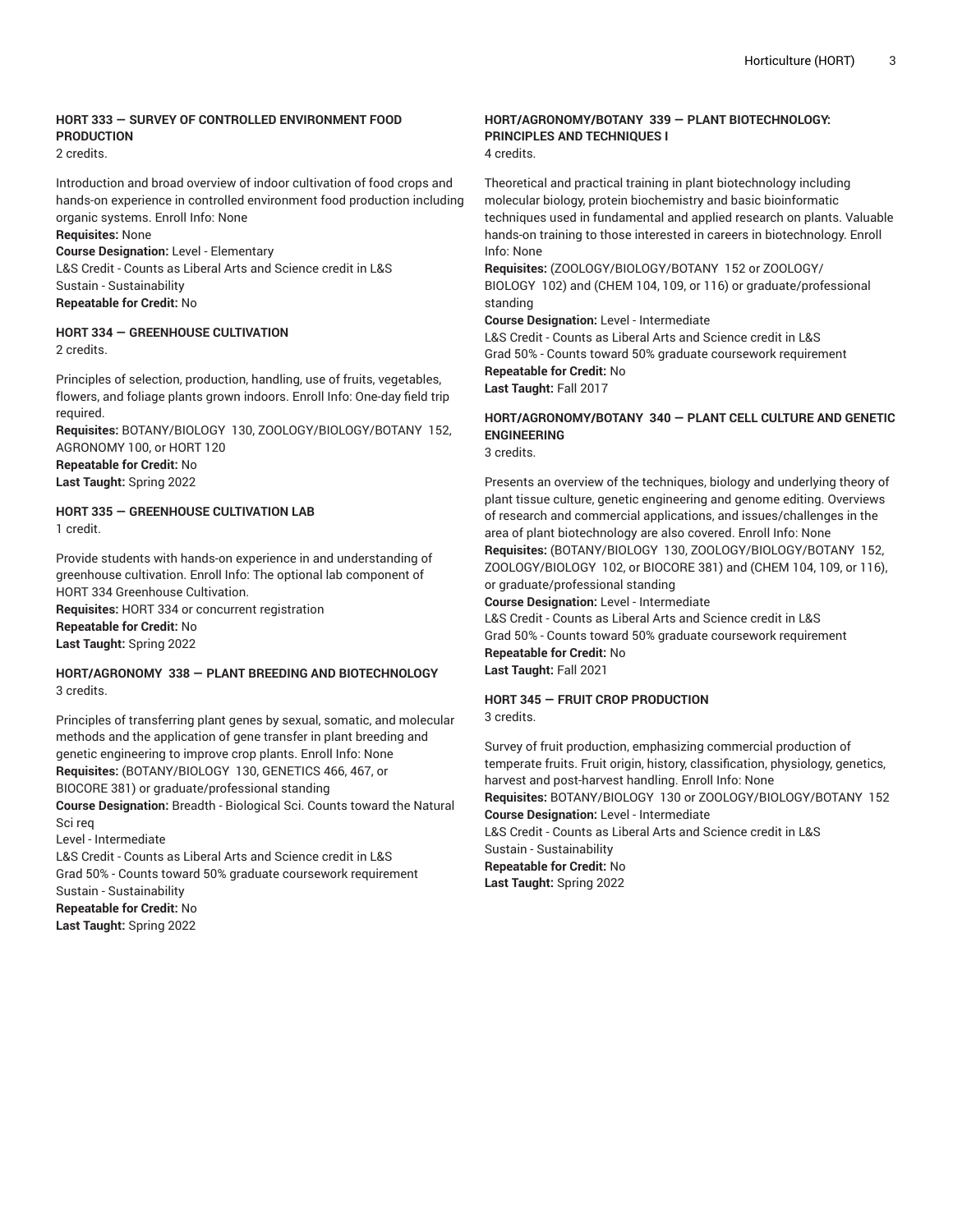#### **HORT 350 — PLANTS AND HUMAN WELLBEING** 2 credits.

Plants provide not only the foundation of food, clothing, and shelter essential for human existence, but also some of the key raw materials for transcendence and abstraction through music, art, and spirituality. Since antiquity, we have co-evolved with plants and their derivative products, with each exerting a domesticating force on the other. It is, for example, impossible to think of our modern life without its plant-based accompaniments in the form of cotton, sugar, bread, coffee, and wood. Yet they are so ubiquitous we may forget they all derive from plants discovered, domesticated, bred, and farmed for millennia in a neverending pursuit to improve our wellbeing. Major points of intersection between plants and human wellbeing will be explored from a horticultural point of view by highlighting a plant or group of plants that represent a primary commodity or resource through which humans have pursued their own aims and explore effects and impacts on human society. Enroll Info: None

**Requisites:** None

**Course Designation:** Breadth - Biological Sci. Counts toward the Natural Sci req

Level - Elementary L&S Credit - Counts as Liberal Arts and Science credit in L&S Sustain - Sustainability **Repeatable for Credit:** No **Last Taught:** Summer 2022

#### **HORT 351 — A DEEPER LOOK AT PLANTS AND HUMAN WELLBEING** 1 credit.

Plants are essential for human wellbeing, yet they are often manipulated in ways that contribute significantly to human and environmental detriment. Provides an opportunity for students to consider the scientific, social, economic, and public policy implications of plants or groups of plants and dive deeply into those subjects for a variety of crops that are essential for human societies. Enroll Info: None

**Requisites:** Concurrent enrollment in HORT 350

**Course Designation:** Breadth - Biological Sci. Counts toward the Natural Sci req

Level - Elementary L&S Credit - Counts as Liberal Arts and Science credit in L&S Sustain - Sustainability **Repeatable for Credit:** No **Last Taught:** Fall 2021

#### **HORT/AGRONOMY/ENTOM/PL PATH/SOIL SCI 354 — DIAGNOSING AND MONITORING PEST AND NUTRIENT STATUS OF FIELD CROPS** 1 credit.

Provides students with information necessary to diagnosis and monitor corn, soybean, alfalfa and wheat for pests (insects, weeds, diseases) and nutrient deficiency symptoms including perspectives from Agronomy, Entomology, Horticulture, Plant Pathology and Soil Science. Proper soil and pest sampling information will be provided as will proper cropstaging techniques which are essential for pest and nutrient management. Enroll Info: None

**Requisites:** None **Course Designation:** Sustain - Sustainability **Repeatable for Credit:** No **Last Taught:** Spring 2019

## **HORT/AGRONOMY 360 — GENETICALLY MODIFIED CROPS: SCIENCE, REGULATION & CONTROVERSY**

2 credits.

Explores how and why genetically modified (GM) crops are created and their regulation at the federal and state level. Through case studies, students will learn about the impacts of GM crops and critically evaluate arguments both for and against their use. Readings and discussion introduce students to the complex economic, cultural, and political issues surrounding GM crops. Enroll Info: None

**Requisites:** ZOOLOGY/BIOLOGY 101, BOTANY/BIOLOGY 130, ZOOLOGY/ BIOLOGY/BOTANY 151, BIOCORE 381, GENETICS 466, or GENETICS 467 **Course Designation:** Breadth - Biological Sci. Counts toward the Natural Sci req

Level - Intermediate

L&S Credit - Counts as Liberal Arts and Science credit in L&S Sustain - Sustainability **Repeatable for Credit:** No **Last Taught:** Spring 2022

#### **HORT/A A E/AGRONOMY/PL PATH 367 — INTRODUCTION TO ORGANIC AGRICULTURE: PRODUCTION, MARKETS, AND POLICY** 3 credits.

Provides an in-depth understanding of the history of organic agriculture, its production, processing, marketing, and social dimensions, and its impact on environmental, community, and human health. Enroll Info: None

**Requisites:** ENVIR ST/AGROECOL/AGRONOMY/C&E SOC/ENTOM 103 or graduate/professional standing

**Course Designation:** Breadth - Biological Sci. Counts toward the Natural Sci req

Level - Elementary

L&S Credit - Counts as Liberal Arts and Science credit in L&S Grad 50% - Counts toward 50% graduate coursework requirement Sustain - Sustainability **Repeatable for Credit:** No **Last Taught:** Spring 2022

**HORT 370 — WORLD VEGETABLE CROPS** 3 credits.

An overview of the importance of fresh and processed vegetables worldwide. Vegetable origin, history, classification, culture, marketing, physiology, genetics, handling, quality, significance in world cultures and diets. Enroll Info: None

**Requisites:** BOTANY/BIOLOGY 130, ZOOLOGY/BIOLOGY/BOTANY 151, or BIOCORE 381

**Course Designation:** Breadth - Biological Sci. Counts toward the Natural Sci req

Level - Intermediate L&S Credit - Counts as Liberal Arts and Science credit in L&S Sustain - Sustainability **Repeatable for Credit:** No **Last Taught:** Fall 2021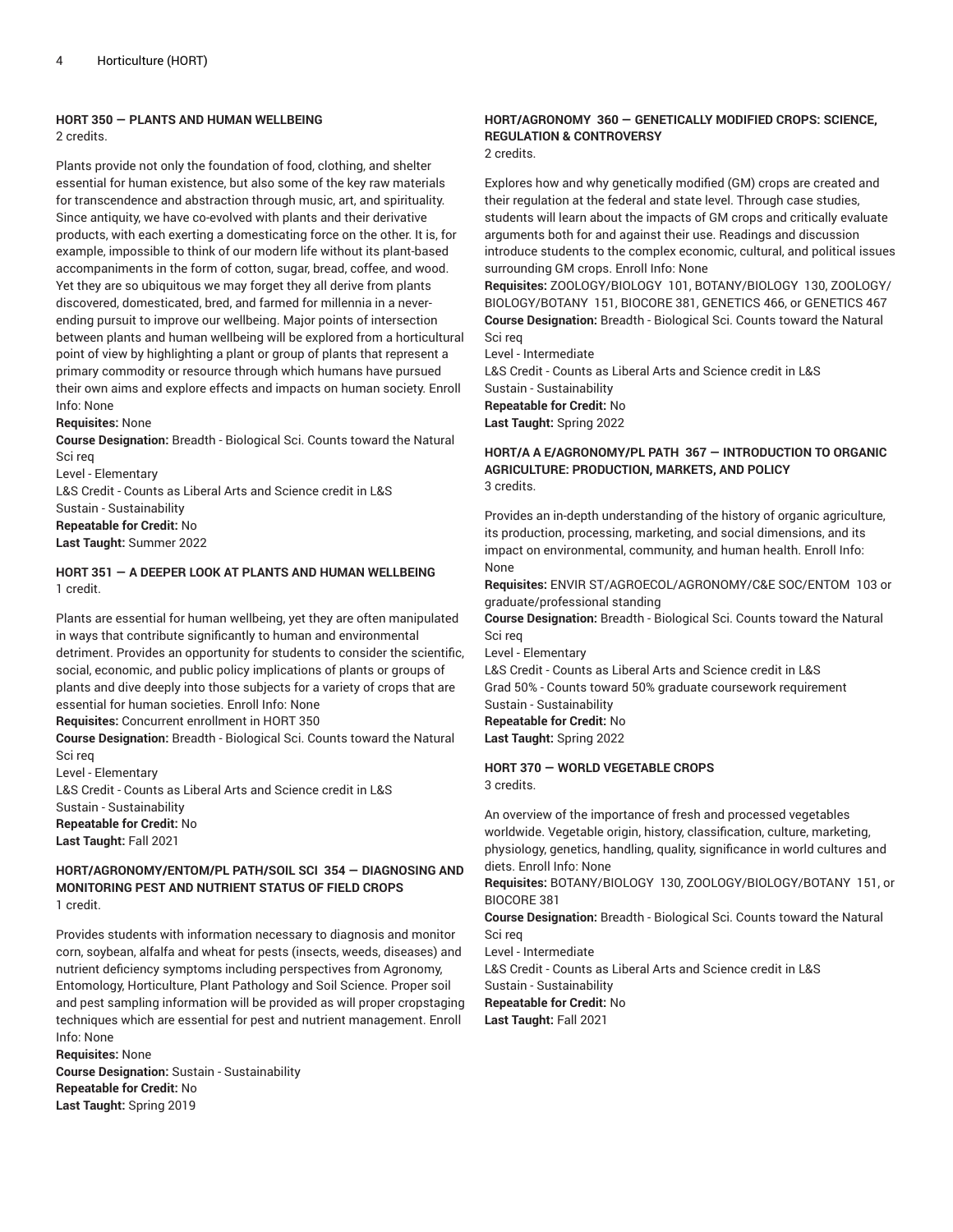#### **HORT 372 — COLLOQUIUM IN ORGANIC AGRICULTURE** 1 credit.

Colloquium in which faculty, regional professionals, local organic farmers and students will present and discuss topics relevant to history, marketing, economics, production and social context of organic and sustainable agriculture. Enroll Info: None

**Requisites:** Junior standing

**Course Designation:** Level - Intermediate

L&S Credit - Counts as Liberal Arts and Science credit in L&S **Repeatable for Credit:** No **Last Taught:** Spring 2022

**HORT 375 — SPECIAL TOPICS** 1-4 credits.

Special topics on issues relevant to horticulture. Enroll Info: None **Requisites:** None **Repeatable for Credit:** Yes, unlimited number of completions **Last Taught:** Summer 2022

#### **HORT/AGRONOMY 376 — TROPICAL HORTICULTURAL SYSTEMS** 1 credit.

Highlight the connections between tropical plants and society through a combination of readings, writing assignments, lectures, and collaborative work. Discussions include multidisciplinary reflections on the biology of tropical plants, as well as an overview of different production systems and some of the social and environmental problems associated with the utilization of plants in the context of local and global markets. Provides the opportunity to demonstrate comparative skills with respect to local and international challenges posed by the topics we address in class. By the end of this course, the student will be able to make connections between horticulture and conservation, food security, nutrition, and global health. Enroll Info: None **Requisites:** Junior standing **Course Designation:** Level - Intermediate L&S Credit - Counts as Liberal Arts and Science credit in L&S Sustain - Sustainability **Repeatable for Credit:** No

**Last Taught:** Fall 2021

## **HORT 378 — TROPICAL HORTICULTURAL SYSTEMS INTERNATIONAL FIELD STUDY**

2 credits.

This international field study will meet during the winter intercession in a tropical country in Central America. Reflect on the role of plants in our daily lives and the effects that our daily choices have on the environment, human health, conflicts, poverty, and development. Provides an opportunity to develop a holistic appreciation of horticulture by highlighting the interactions between plants and society. Discuss some of the social, scientific and environmental challenges that conventional, sustainable and organic horticulture practices face in the production, marketing, and use of tropical crops. The field study will provide an opportunity to contextualize what was learned during "Tropical Horticultural Systems" (HORT/AGRONOMY 376). Visit diverse agricultural systems, such as small farms, large-scale operations, market growers, and industrial export businesses. In addition, we will visit agronomic centers, botanical gardens, herbaria, germplasm banks, and nature preserves. Enroll Info: None **Requisites:** HORT/AGRONOMY 376

**Course Designation:** Level - Intermediate L&S Credit - Counts as Liberal Arts and Science credit in L&S Sustain - Sustainability **Repeatable for Credit:** No

#### **HORT 380 — INDIGENOUS FOODWAYS: FOOD AND SEED SOVEREIGNTY** 2 credits.

Indigenous foods of North America are a vital component of modern agricultural and food systems. Indigenous foods and foodways will be examined from interdisciplinary historical, legal, biological, and social perspectives. Historic indigenous foodways of the present-day upper Midwestern United States and the impact on food and seed sovereignty of settler colonialism and subsequent agricultural practices and policies will be explored. Current efforts to re-claim agricultural traditions and foodways to improve public health, economic opportunity, and food and seed sovereignty will be covered, including the right to healthy and culturally appropriate food produced through ecologically sound and sustainable methods, to define one's own food and agriculture systems, and to control the mechanisms and policies that govern food distribution. Hands-on activities are featured; previous examples include cooking with indigenous foods, ice fishing, and tapping maple trees for syrup. Enroll Info: None

**Requisites:** Sophomore standing **Course Designation:** Breadth - Social Science Level - Intermediate L&S Credit - Counts as Liberal Arts and Science credit in L&S Grad 50% - Counts toward 50% graduate coursework requirement Sustain - Sustainability **Repeatable for Credit:** No **Last Taught:** Spring 2022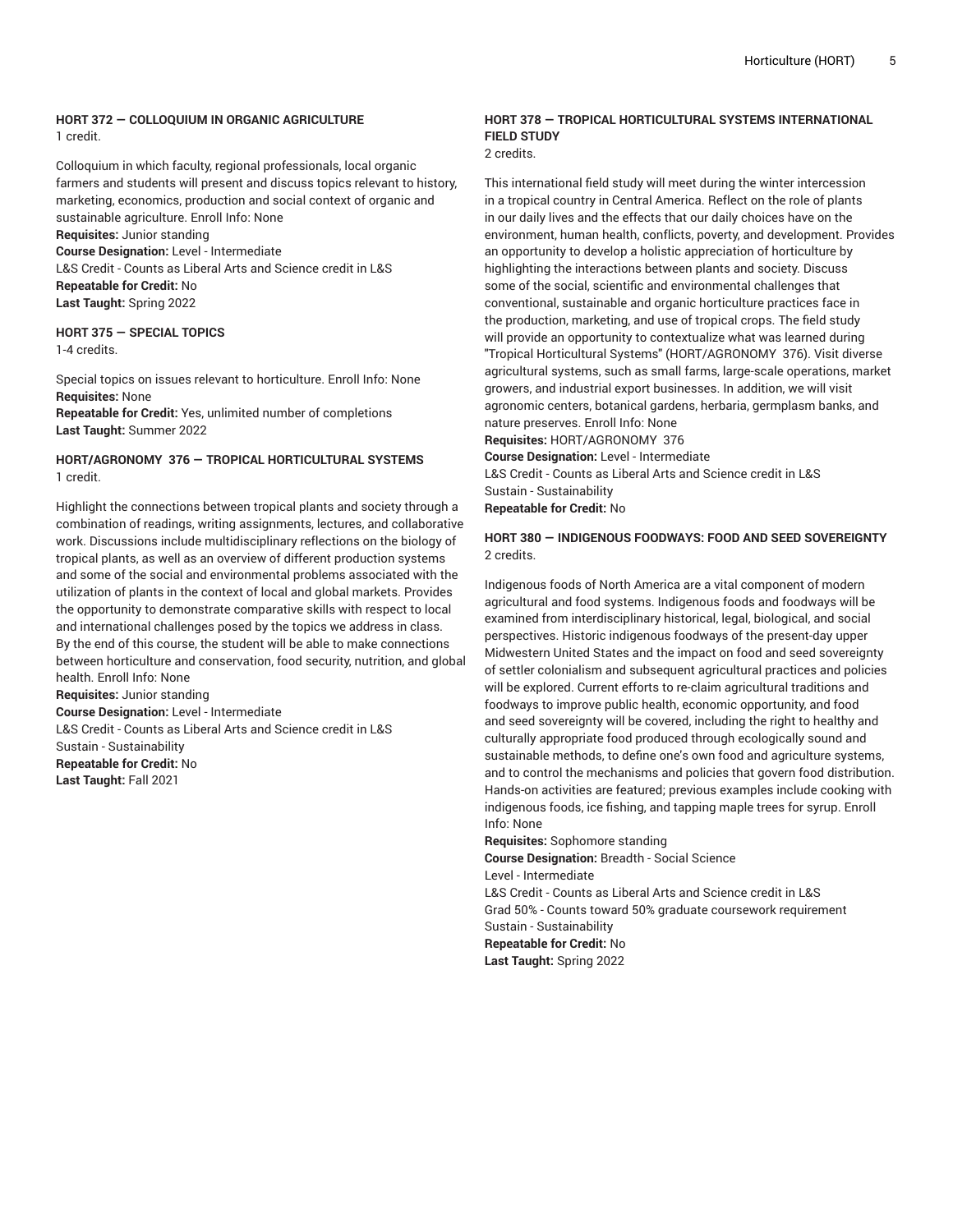#### **HORT 399 — COORDINATIVE INTERNSHIP/COOPERATIVE EDUCATION** 1-8 credits.

Internship under guidance of a Horticulture faculty or instructional academic staff member and internship site supervisor. Enroll Info: Students are responsible for arranging the work and credits with the Horticulture faculty or instructional academic staff member and the internship site supervisor.

**Requisites:** Consent of instructor

**Course Designation:** Level - Advanced

L&S Credit - Counts as Liberal Arts and Science credit in L&S **Repeatable for Credit:** Yes, unlimited number of completions **Last Taught:** Summer 2022

#### **HORT 400 — STUDY ABROAD IN HORTICULTURE** 1-6 credits.

Provides an area equivalency for courses taken on Madison Study Abroad Programs that do not equate to existing UW courses. Enroll Info: Current enrollment in a UW-Madison study abroad program

#### **Requisites:** None

**Repeatable for Credit:** Yes, unlimited number of completions

#### **HORT/AGRONOMY 501 — PRINCIPLES OF PLANT BREEDING** 3 credits.

Principles involved in breeding and maintaining economic crops; factors affecting the choice of breeding methods; alternative approaches through hybridization and selection. Enroll Info: None

**Requisites:** (GENETICS 466 or 467) and (BOTANY/BIOLOGY 130, ZOOLOGY/BIOLOGY/BOTANY 151, or BIOCORE 381) or graduate/ professional standing

**Course Designation:** Breadth - Biological Sci. Counts toward the Natural Sci req

Level - Intermediate

L&S Credit - Counts as Liberal Arts and Science credit in L&S Grad 50% - Counts toward 50% graduate coursework requirement **Repeatable for Credit:** No

**Last Taught:** Fall 2020

#### **HORT/AGRONOMY 502 — TECHNIQUES OF PLANT BREEDING** 1 credit.

Lab and field techniques used in breeding and maintaining economic crops. Enroll Info: None

**Requisites:** (GENETICS 466 or 467) and (BOTANY/BIOLOGY 130, ZOOLOGY/BIOLOGY/BOTANY 151, or BIOCORE 381) or graduate/ professional standing

**Course Designation:** Breadth - Biological Sci. Counts toward the Natural Sci req

Level - Intermediate

L&S Credit - Counts as Liberal Arts and Science credit in L&S

Grad 50% - Counts toward 50% graduate coursework requirement **Repeatable for Credit:** No

**Last Taught:** Spring 2019

#### **HORT/F&W ECOL/SOIL SCI 524 — URBAN SOIL AND ENVIRONMENT** 3 credits.

Many environmental issues related to urbanization are derived from the manipulation of soil. By coupling contemporary literature in urban soils with soil science, students will be able to evaluate environmental issues within the urban environment and provide new ways of remediating their impact. Enroll Info: None

**Requisites:** (PHYSICS 103, 201, 207, or 247) and (SOIL SCI/ENVIR ST/ GEOG 230 or SOIL SCI 301 or concurrent), or graduate/professional standing

**Course Designation:** Grad 50% - Counts toward 50% graduate coursework requirement

Sustain - Sustainability **Repeatable for Credit:** No **Last Taught:** Fall 2017

# **HORT/GENETICS 550 — MOLECULAR APPROACHES FOR POTENTIAL CROP IMPROVEMENT**

3 credits.

Introduction of basic concepts of plant molecular biology and molecular techniques in current use. Topics include: organization and regulation of plant genes, gene cloning and analysis, transformation systems for plants, and molecular techniques for crop improvement. Enroll Info: None **Requisites:** BIOCHEM 501 and (GENETICS 466 or 467); or graduate/ professional standing

**Course Designation:** Breadth - Biological Sci. Counts toward the Natural Sci req

Level - Advanced

L&S Credit - Counts as Liberal Arts and Science credit in L&S Grad 50% - Counts toward 50% graduate coursework requirement **Repeatable for Credit:** No **Last Taught:** Spring 2021

# **HORT/F&W ECOL/STAT 571 — STATISTICAL METHODS FOR BIOSCIENCE I**

4 credits.

Descriptive statistics, distributions, one- and two-sample normal inference, power, one-way ANOVA, simple linear regression, categorical data, non-parametric methods; underlying assumptions and diagnostic work. Enroll Info: None

**Requisites:** Graduate/professional standing

**Course Designation:** Level - Intermediate L&S Credit - Counts as Liberal Arts and Science credit in L&S Grad 50% - Counts toward 50% graduate coursework requirement **Repeatable for Credit:** No **Last Taught:** Fall 2021

# **HORT/F&W ECOL/STAT 572 — STATISTICAL METHODS FOR BIOSCIENCE II**

4 credits.

Polynomial regression, multiple regression, two-way ANOVA with and without interaction, split-plot design, subsampling, analysis of covariance, elementary sampling, introduction to bioassay. Enroll Info: None **Requisites:** STAT/F&W ECOL/HORT 571 **Course Designation:** Level - Intermediate L&S Credit - Counts as Liberal Arts and Science credit in L&S Grad 50% - Counts toward 50% graduate coursework requirement **Repeatable for Credit:** No

**Last Taught:** Spring 2022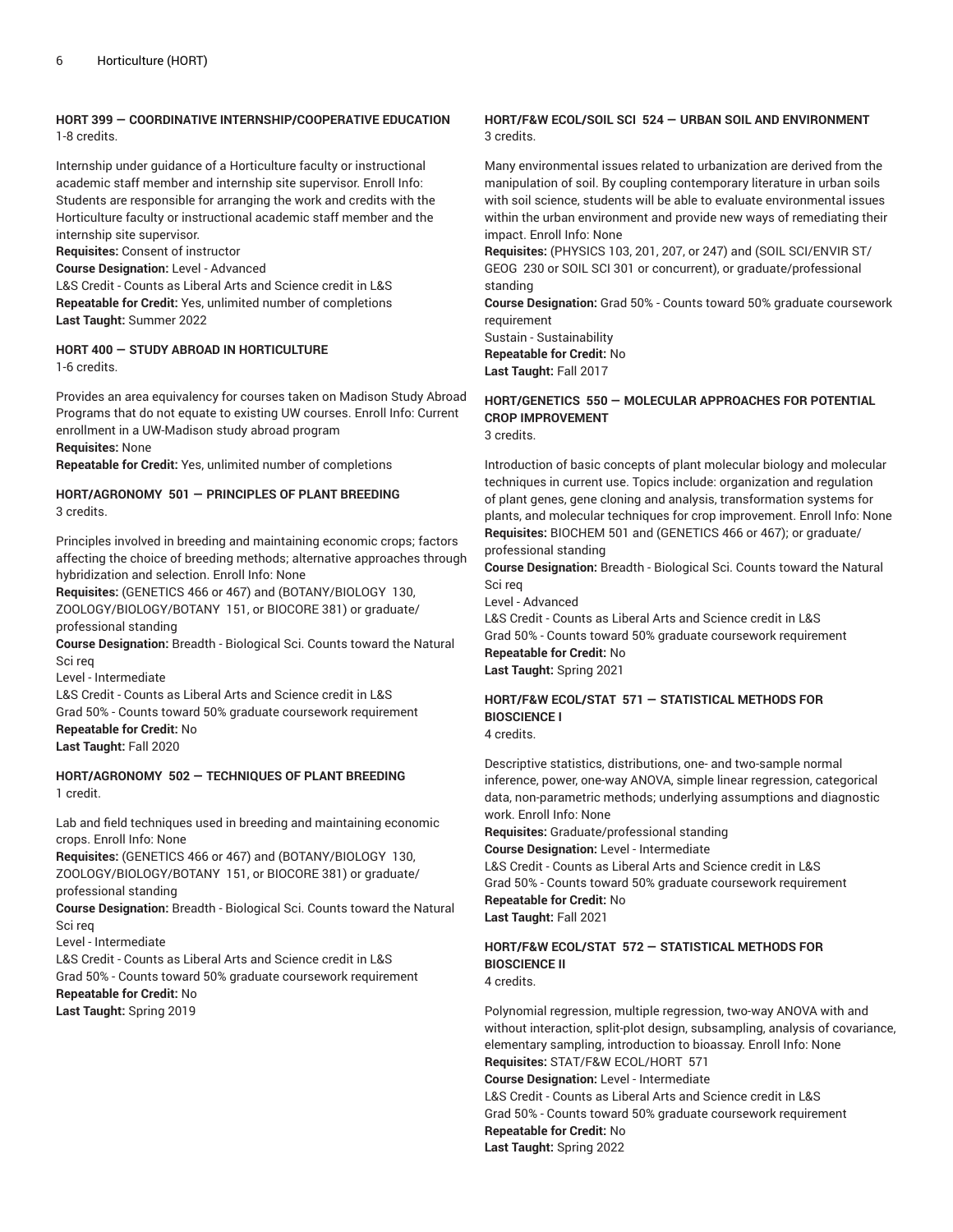#### **HORT/AGRONOMY/AN SCI/GENETICS 615 — GENETIC MAPPING** 3 credits.

Computing-intensive course to prepare students for genetic mapping research; linkage analysis and QTL mapping in designed crosses; linkage disequilibrium and association analysis (GWAS). Enroll Info: Recommended preparation is undergraduate courses in genetics and statistics and prior experience writing R scripts (such as module 1 of STAT 327).

**Requisites:** Graduate/professional standing

**Course Designation:** Grad 50% - Counts toward 50% graduate coursework requirement

**Repeatable for Credit:** No **Last Taught:** Spring 2021

#### **HORT/BOTANY/SOIL SCI 626 — MINERAL NUTRITION OF PLANTS** 3 credits.

Essential and beneficial elements, solutions and soil as nutrient sources, rhizosphere chemistry, nutritional physiology, ion uptake and translocation, functions of elements, nutrient interactions, genetics of plant nutrition. Enroll Info: None

**Requisites:** BOTANY 500 or graduate/professional standing **Course Designation:** Level - Advanced L&S Credit - Counts as Liberal Arts and Science credit in L&S Grad 50% - Counts toward 50% graduate coursework requirement Sustain - Sustainability **Repeatable for Credit:** No **Last Taught:** Fall 2019

#### **HORT 681 — SENIOR HONORS THESIS** 2-4 credits.

Individual study and research for students completing theses under direct guidance of a Horticulture faculty or instructional academic staff member. Enroll Info: Students are responsible for arranging the work and credits with the supervising instructor. Intended for students in the CALS Honors Program.

**Requisites:** Consent of instructor

**Course Designation:** Honors - Honors Only Courses (H) **Repeatable for Credit:** Yes, unlimited number of completions **Last Taught:** Fall 2015

**HORT 682 — SENIOR HONORS THESIS** 2-4 credits.

Individual study and research for students completing theses under direct guidance of a Horticulture faculty or instructional academic staff member. Enroll Info: Students are responsible for arranging the work and credits with the supervising instructor. Intended for students in the CALS Honors Program. Continuation of HORT 681

**Requisites:** Consent of instructor

**Course Designation:** Honors - Honors Only Courses (H) **Repeatable for Credit:** No **Last Taught:** Spring 2016

#### **HORT 699 — SPECIAL PROBLEMS**

1-4 credits.

Provides academic credit for directed study under direct guidance of a Horticulture faculty member or instructional academic staff member. Enroll Info: Students are responsible for arranging the work and credits with the supervising instructor.

**Requisites:** Consent of instructor

**Course Designation:** Level - Advanced

L&S Credit - Counts as Liberal Arts and Science credit in L&S **Repeatable for Credit:** Yes, unlimited number of completions **Last Taught:** Spring 2022

#### **HORT 799 — PRACTICUM IN HORTICULTURE TEACHING** 1-3 credits.

Instructional orientation to teaching at the higher education level in the agricultural and life sciences, direct teaching experience under faculty supervision, experience in testing and evaluation of students, and the analysis of teaching performance. Enroll Info: None

**Requisites:** Graduate/professional standing

**Course Designation:** Grad 50% - Counts toward 50% graduate coursework requirement

**Repeatable for Credit:** Yes, unlimited number of completions **Last Taught:** Spring 2021

# **HORT/AGRONOMY 811 — BIOMETRICAL PROCEDURES IN PLANT BREEDING**

3 credits.

Use of statistical methods to facilitate improvements in quantitative traits of cultivated plants. Enroll Info: None **Requisites:** Graduate/professional standing and STAT/F&W ECOL/ HORT 572

**Course Designation:** Grad 50% - Counts toward 50% graduate coursework requirement

**Repeatable for Credit:** No **Last Taught:** Fall 2021

# **HORT/AGRONOMY 812 — SELECTION THEORY FOR QUANTITATIVE TRAITS IN PLANTS**

2 credits.

Discuss advanced topics in selection theory and the utilization of molecular markers in selection. Enroll Info: None **Requisites:** Graduate/professional standing **Course Designation:** Grad 50% - Counts toward 50% graduate coursework requirement **Repeatable for Credit:** No **Last Taught:** Spring 2022

**HORT 875 — SPECIAL TOPICS**

1-4 credits.

Special topics on issues relevant to Horticulture. Enroll Info: None **Requisites:** Graduate/professional standing **Course Designation:** Grad 50% - Counts toward 50% graduate coursework requirement

**Repeatable for Credit:** Yes, unlimited number of completions **Last Taught:** Spring 2020